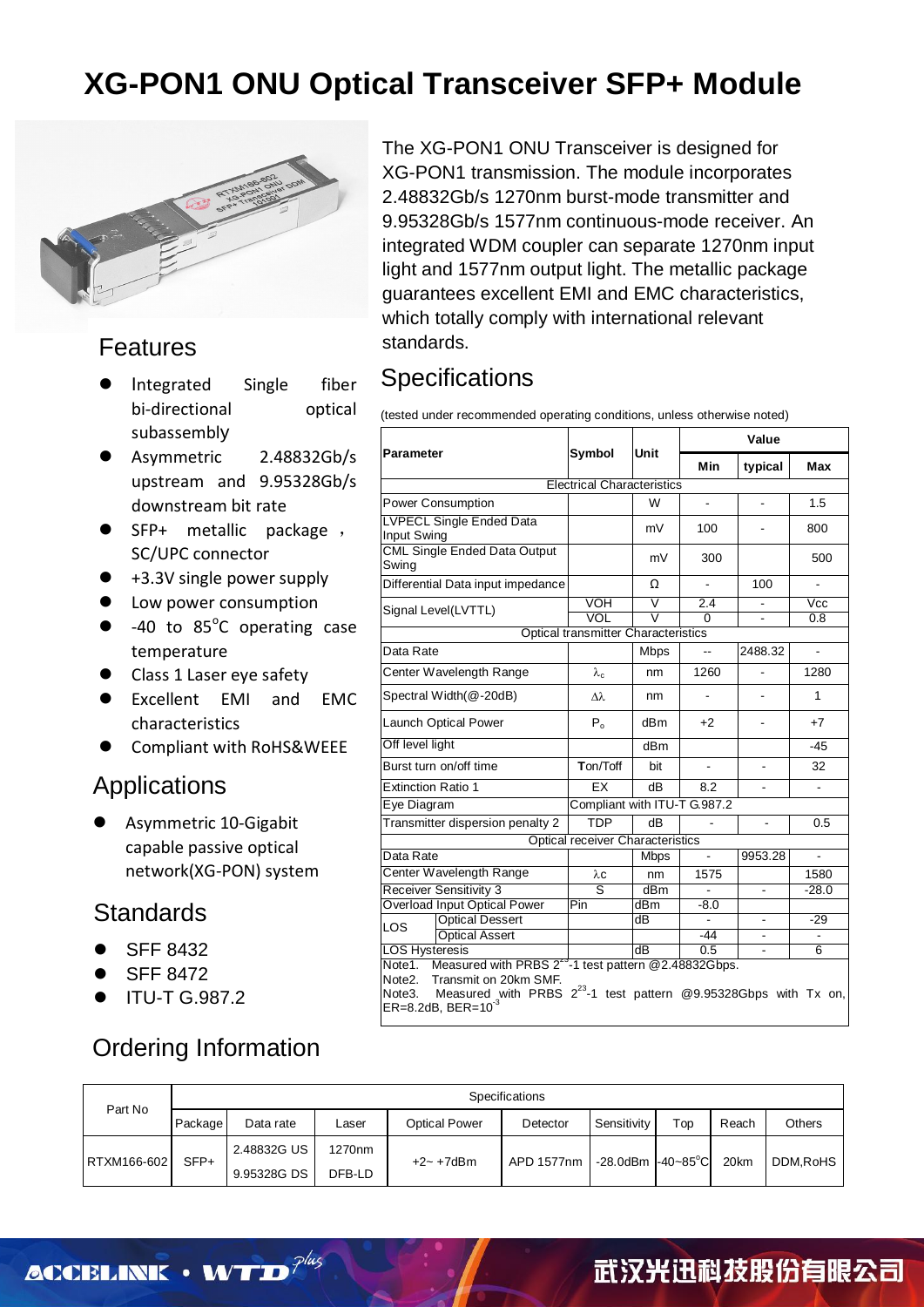### **Absolute Maximum Ratings**

| <b>Parameter</b>          | <b>Symbol</b>   | <b>Unit</b> | Min | <b>Max</b> |
|---------------------------|-----------------|-------------|-----|------------|
| Storage Temperature Range |                 | ິ<br>ັ      | -40 | +85        |
| <b>Relative Humidity</b>  | <b>RH</b>       | %           |     | 95         |
| Power Supply Voltage      | $V_{\text{c}c}$ |             |     | +4         |
| Receiver Damage Threshold |                 | dBm         |     |            |

### **Recommended Operating Conditions**

| Parameter                        | <b>Symbol</b> | Unit | Min   | Тур | <b>Max</b> |
|----------------------------------|---------------|------|-------|-----|------------|
| Operating Case Temperature Range |               | ◡⌒   | -40   |     | oο         |
| Power Supply Voltage             | $V_{\rm CC}$  |      | 3.135 | 3.3 | 3.465      |

### **Principle diagram**



### **Optic Ports Definition**

Single SC receptacle optical interface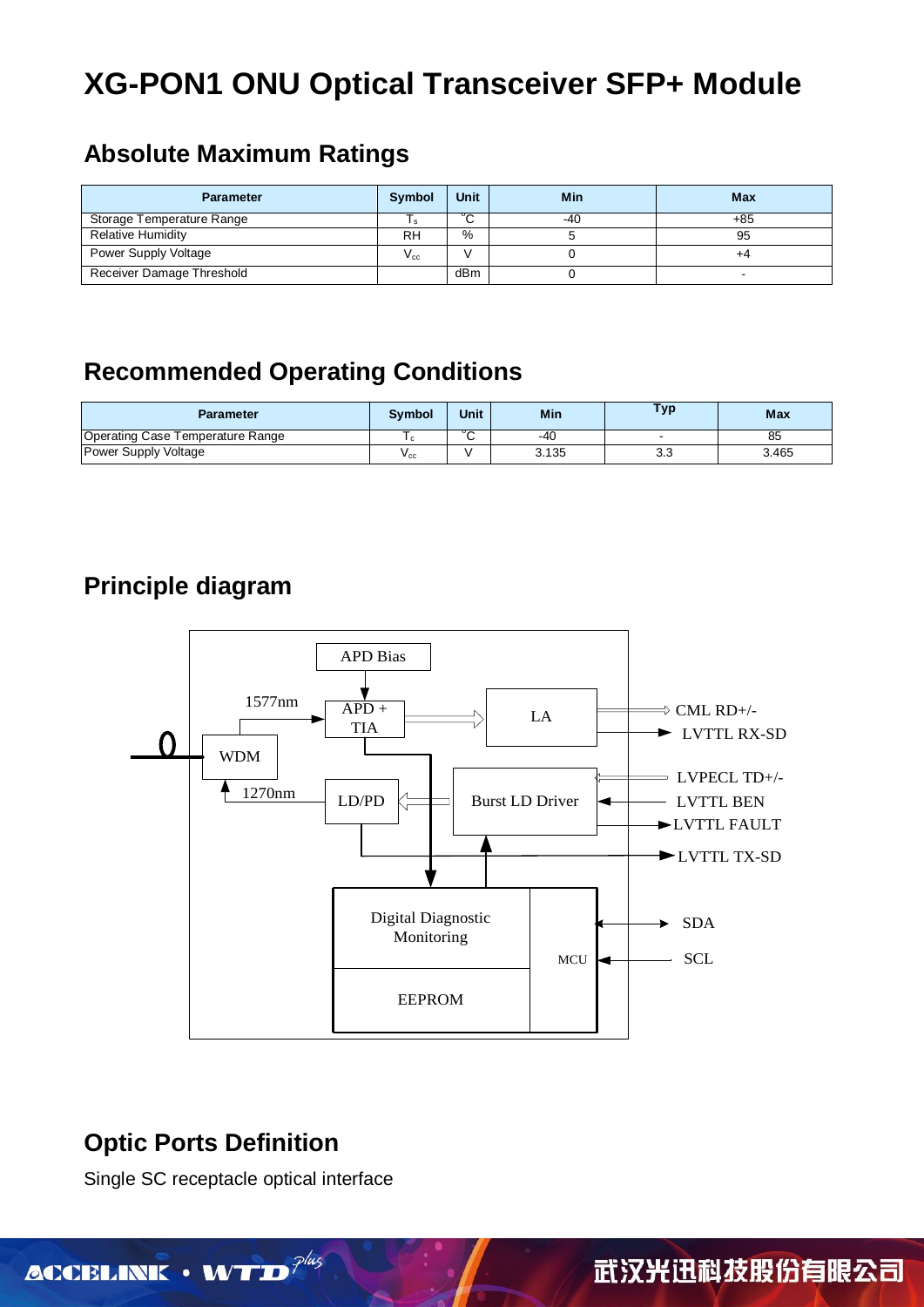### **Product appearance and Label**



### **Regulatory Compliance**

| Feature                                                    | <b>Test Method</b>                                           | Performance                                                                                                                                     |  |  |
|------------------------------------------------------------|--------------------------------------------------------------|-------------------------------------------------------------------------------------------------------------------------------------------------|--|--|
| Electrostatic Discharge<br>(ESD) to the Electrical<br>Pins | MIL-STD-883E<br>Method 3015.7                                | Class $1$ ( $>1.5$ kV) – Human Body<br>Model                                                                                                    |  |  |
| Electrostatic Discharge<br>(ESD) Immunity                  | IEC61000-4-2                                                 | LV4(Air discharge 15kV, Contact<br>discharge 8kV)<br>Performance criterion B                                                                    |  |  |
| Electromagnetic<br>Interference (EMI)                      | <b>CISPR22 ITE Class B</b><br><b>EN55022 Class B</b>         | Compliant with standards                                                                                                                        |  |  |
| Immunity                                                   | IEC61000-4-3 Class 2<br>EN55024                              | Typically show no measurable effect<br>from a 3V/m field swept from 80 to<br>1000MHz applied to the transceiver<br>without a chassis enclosure. |  |  |
| Eye Safety                                                 | FDA 21 CFR<br>1040.10<br>and 1040.11<br>UL<br>TUV EN 60825-1 | Compliant with Class 1 laser product                                                                                                            |  |  |